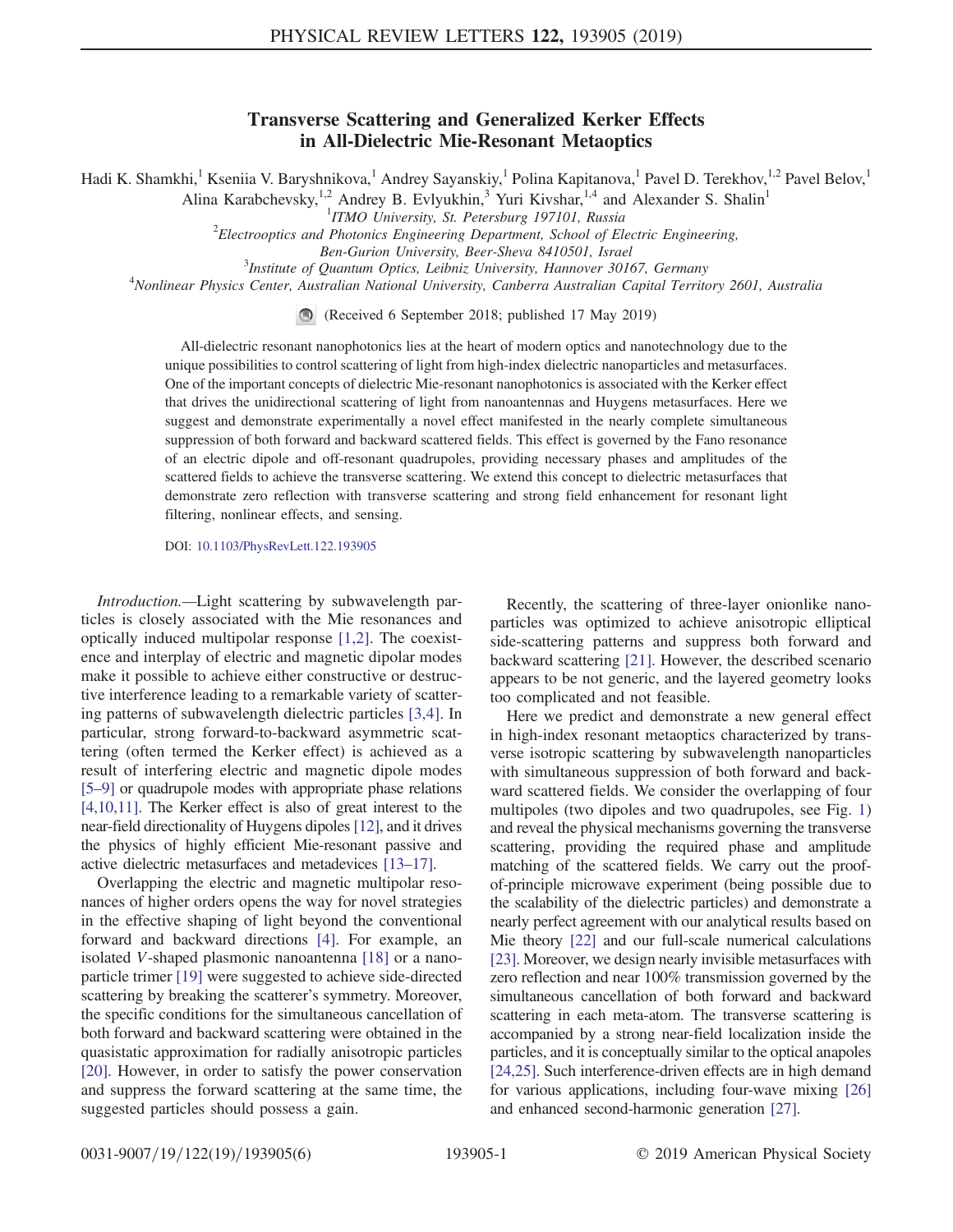<span id="page-1-0"></span>

FIG. 1. (a) Transverse scattering pattern for a cubic nanoparticle. Small forward scattering corresponds to a contribution of higherorder multipoles in accordance with the optical theorem. (b) Concept of the formation of an ideal transverse scattering pattern. Electric dipole (ED) is in phase with a magnetic dipole (MD), and an electric quadrupole (EQ) is in phase with a magnetic quadrupole (MQ), whereas the dipoles are out of phase with the quadrupoles.

Concept.—We start with the Cartesian multipole decomposition of the field scattered by an arbitrary subwavelength particle. The surrounding medium is a free space with relative permittivity  $\varepsilon = 1$ . The incident wave is assumed to be linearly polarized along the x axis,  $\mathbf{E}_{inc} = E_0 e^{ikz} \mathbf{x}$ , where  $k = |\mathbf{k}|$  is the wave number and **x** is a unit vector along the  $x$  axis. The scattered light is defined by a superposition of multipoles (up to the quadrupole terms) [\[28\],](#page-5-9)

<span id="page-1-1"></span>
$$
\mathbf{E}_{\rm sca}(\mathbf{n}) \approx \frac{k^2 e^{i\mathbf{k} \cdot \mathbf{r}}}{4\pi r \epsilon_0} \left( [\mathbf{n} \times [\mathbf{p} \times \mathbf{n}]] + \frac{1}{c} [\mathbf{m} \times \mathbf{n}] + \frac{ik}{6} [\mathbf{n} \times [\mathbf{n} \times (\hat{Q} \cdot \mathbf{n})]] + \frac{ik}{2c} [\mathbf{n} \times (\hat{M} \cdot \mathbf{n})] \right), \quad (1)
$$

where  $\mathbf{n}=\mathbf{r}/r$  is the unit vector directed from the particle's center towards an observation point,  $c$  is the speed of light, and  $\bf{p}$  (m) and  $\hat{Q}$  ( $\hat{M}$ ) are the electric (magnetic) dipole and electric (magnetic) quadrupoles, respectively. Below, we consider two different cases: spherical particles described by the Mie theory, for which Eq. [\(1\)](#page-1-1) can be simplified in terms of polarizabilities, and nonspherical particles described by the set of tensors from Eq. [\(1\)](#page-1-1). For spherical particles, we can define the electric and magnetic dipolar  $(\alpha_p, \alpha_m)$  and quadrupolar ( $\alpha_Q$ ,  $\alpha_M$ ) polarizabilities. Utilizing the positive sign convention  $\nabla \times \mathbf{E}_{\text{inc}} = ick\mathbf{H}_{\text{inc}}$ , we obtain [\[28,29\]](#page-5-9)

$$
\mathbf{p} = \alpha_p \mathbf{E}_{\text{inc}}, \qquad \mathbf{m} = \alpha_m \mathbf{H}_{\text{inc}},
$$
  
\n
$$
\hat{Q} = \alpha_Q \frac{\nabla \mathbf{E}_{\text{inc}} + (\nabla \mathbf{E}_{\text{inc}})^T}{2},
$$
  
\n
$$
\hat{M} = \alpha_M \frac{\nabla \mathbf{H}_{\text{inc}} + (\nabla \mathbf{H}_{\text{inc}})^T}{2}.
$$
\n(2)

Next, we derive the conditions for the simultaneous suppression of the forward and backward scattering. To do so, we define the angular distribution of the differential scattering cross section by a spherical particle, up to the dipole and quadrupole terms [\[28\]:](#page-5-9)

<span id="page-1-2"></span>
$$
\frac{d\sigma}{d\Omega}(\theta) \approx \left| \frac{\alpha_p}{\varepsilon_0} + \alpha_m \cos \theta + \frac{k^2}{4} \left( \frac{\alpha_Q}{3\varepsilon_0} \cos \theta + \alpha_M \cos 2\theta \right) \right|^2, \tag{3}
$$

where  $\theta$  is the polar angle, and the power distribution is considered to be symmetric in the azimuthal angle plane. Upon inspection of Eq. [\(3\),](#page-1-2) we find that the coherent scattering from the dipoles is directed mainly in the forward or backward half-spaces depending on whether the term  $Re{\lbrace \alpha_p \alpha_m^* \rbrace}$  is positive or negative, respectively [\[6\]](#page-4-6).<br>Therefore to obtain total suppression of the backward Therefore, to obtain total suppression of the backward scattering  $|\theta| \ge 90^{\circ}$  (see Fig. [1](#page-1-0)), the dipoles have to be in phase and have the same polarizabilities. For suppression of the forward scattering ( $|\theta| \le 90^{\circ}$ ), the dipoles should also have the same polarizabilities; however the phase should be shifted by  $\pi$  (the out-of-phase case). These cases are known as the Kerker and anti-Kerker conditions [\[6\].](#page-4-6) The former can be formulated as

<span id="page-1-3"></span>
$$
|\alpha_p| = |\varepsilon_0 \alpha_m|, \qquad \arg(\alpha_p) = \arg(\alpha_m) + 2\pi n, \quad (4)
$$

where  $n$  is an integer. For quadrupole only coherent scattering, similar to the case of dipoles, the term  $Re\{\alpha_Q \alpha_M^* \}$  governs asymmetry of the scattering, but with side lobes as shown in Fig. 1 and they can be called side lobes as shown in Fig. [1,](#page-1-0) and they can be called "quadrupolar Kerker conditions" [\[4,11\]](#page-4-3),

<span id="page-1-4"></span>
$$
|\alpha_{Q}| = |3\varepsilon_{0}\alpha_{M}|
$$
,  $arg(\alpha_{Q}) = arg(\alpha_{M}) + 2\pi n$ , (5)

where  $n$  is an integer. Finally, dipole-quadrupole overlapping is defined by the coupling term  $\text{Re}\{(\alpha_p + \varepsilon_0\alpha_m)\times$  $(\alpha_0 + 3\varepsilon_0 \alpha_M)^*$ . In a particular scattering scenario, if the conditions Eqs. [\(4\)](#page-1-3) and [\(5\)](#page-1-4) are satisfied simultaneously, two scattering patterns can be realized depending on the phase relation between the dipoles and quadrupoles, while considering their equal or comparable amplitudes:

<span id="page-1-5"></span>
$$
|\alpha_p + \varepsilon_0 \alpha_m| = \frac{k^2}{12} |\alpha_Q + 3\varepsilon_0 \alpha_M|,
$$
  
arg  $(\alpha_p + \varepsilon_0 \alpha_m) = \pm \arg (\alpha_Q + 3\varepsilon_0 \alpha_M).$  (6)

The first condition (with "plus") corresponds to the constructive interference of the dipoles and quadrupoles with enhanced directivity in the forward direction (see, e.g., Ref. [\[11\]\)](#page-4-7). The second scattering regime described by Eq. [\(6\)](#page-1-5) (with "minus") corresponds to the case when destructive interference between the combined coherent dipoles and combined coherent quadrupoles nearly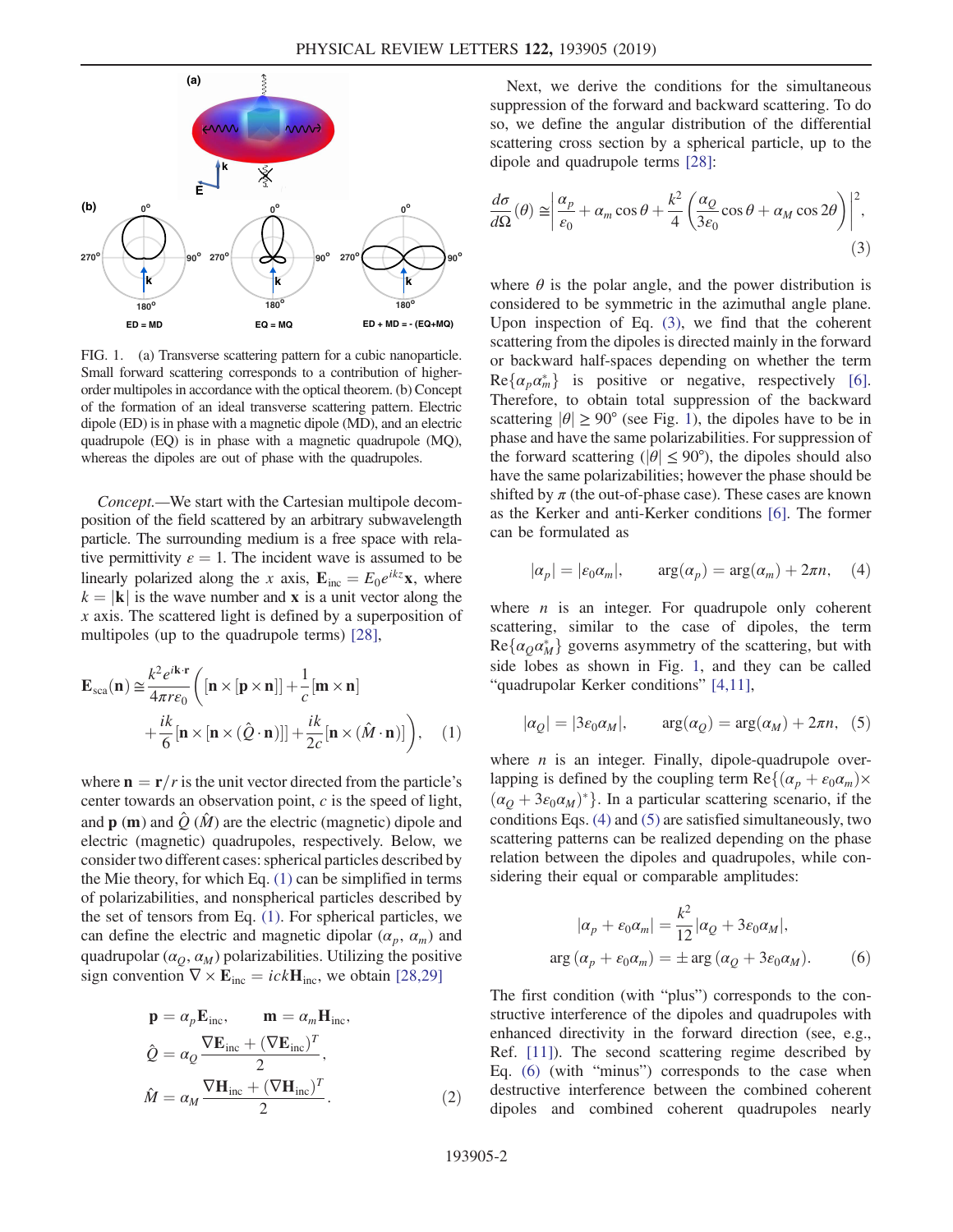suppresses both forward and backward scattering. This kind of interaction leads to the formation of the transverse scattering pattern, as shown in Fig. [1](#page-1-0). The side lobes of the quadrupoles form a scattering pattern in the lateral plane. However, for realistic subwavelength particles, it is impossible to achieve full cancellation because of the optical theorem that links the total extinction cross section of a particle to the forward-scattered fields. Therefore, although forward scattering cannot be completely eliminated, it can be suppressed significantly if the conditions Eqs.  $(4)$ – $(6)$ are satisfied. Figure [1\(b\)](#page-1-0) presents this concept schematically.

<span id="page-2-1"></span>Moreover, we can generalize the conditions Eqs.  $(4)$ – $(6)$ to the whole set of multipoles, referring to them as the generalized Kerker and anti-Kerker conditions, respectively [\[4,10\]](#page-4-3):

$$
\frac{d\sigma^T}{d\Omega}(\theta = 180^\circ) = 0, \qquad \frac{d\sigma^T}{d\Omega}(\theta = 0^\circ) \cong 0. \tag{7}
$$

The normalized differential scattering cross sections for a spherical Si particle of 120 nm radius are shown in Fig. [2](#page-2-0), where we employ the Mie theory and experimental data [\[30\]](#page-5-10) to solve Eq. [\(3\)](#page-1-2) for the multipole contributions up to the magnetic quadrupole, and compare it with a sum of all multipole contributions. The conditions Eqs.  $(4)$ – $(7)$  are almost satisfied at the wavelength of 609 nm (size parameter 1.23), when the backward intensity vanishes and the forward scattering intensity reaches its minimum. The result in Fig. [2](#page-2-0) proves that the contribution of the higherorder multipoles to the scattered field is negligible and, thus, the dipole-quadrupole approximation remains valid.

Experimental results.—Based on Maxwell equations, we verify our concept by measuring the extinction cross section and scattering patterns of a spherical particle at the

<span id="page-2-0"></span>

FIG. 2. (a) Normalized differential scattering cross sections calculated with the Mie theory for a silicon sphere of 120-nm radius in free space as functions of the size parameter  $k \times$  radius. The solid lines are calculations for the dipolequadrupolar sphere  $[d\sigma/d\Omega,$  Eq. [\(3\)](#page-1-2)] while the dashed lines describe the total set of multipoles  $\left[d\sigma^{T}/d\Omega,$  Eq. [\(7\)\]](#page-2-1). In the legend,  $\theta = 0^{\circ}$  refers the forward direction, and  $\theta = 180^{\circ}$  to the backward direction. (b) Transverse scattering patterns at 609-nm wavelength with permittivity  $15.44 + 0.196i$  (1.23 size parameter) [\[30\]:](#page-5-10) the green (blue) line corresponds to the plane of the incident electric (magnetic) field polarization.

microwave frequency range. To mimic the scattering properties of silicon nanoparticles at microwaves, we use  $MgO-TiO<sub>2</sub>$  ceramic spheres characterized by the permittivity  $\varepsilon = 16 + 0.0179i$ , measured in the range 9–12 GHz [\[31\]](#page-5-11). A spherical particle with radius  $a = 7.5$  mm is located in a microwave chamber for the measurements in the frequency range 4–10 GHz. To approximate a plane wave excitation, we use a rectangular horn antenna connected to the transmitting port of a vector network analyzer (Agilent E8362C). The ceramic sphere is located in the far field of the antenna, at the distance of approximately 2.5 m, and the second horn antenna is used as a receiver to observe the transmitted signal. Forward scattering is obtained from the measured transmission coefficient. The total extinction cross section is extracted from the measured complex magnitude of the forward-scattered signal by means of the optical theorem [\[32\].](#page-5-12) The measured extinction is compared with the theoretically obtained results (Mie theory) in Fig.  $3(a)$ . To measure the two-dimensional scattering diagram, we change slightly the experimental setup. The transmitting antenna and the position of the ceramic sphere remain fixed, whereas the receiving antenna is moved around the spherical particle in the  $x-z$  plane. The scattering cross-section patterns for both theoretical (Mie theory) and measured data are shown in Fig. [3\(b\).](#page-2-2) We observe the lateral scattering to occur for the broadband off-resonance region from  $f = 7.6$  GHz to  $f = 7.9$  GHz.

Nonspherical nanoparticles.—Next, we extend our results to a more general case of nonspherical particles by employing the Cartesian multipole moments [\[33,34\]](#page-5-13). After applying the procedure analogous to that described above, the conditions for the transverse scattering under x-polarized plane wave illumination can be written in the following form [\[35\]:](#page-5-14)

<span id="page-2-3"></span>
$$
cp_x/m_y = 1, \qquad cQ_{xz}/3M_{yz} = 1, \qquad 2icp_x/kM_{yz} \cong -1.
$$
\n(8)

<span id="page-2-2"></span>

FIG. 3. (a) Comparison of the extinction cross section calculated with the Mie theory and measured experimentally. (b) Scattering patterns at the frequency  $f = 7.85$  GHz (1.23 size parameter), where the green (blue) curve corresponds to the plane of the incident electric (magnetic) field polarization. Results are obtained for the ceramic sphere with permittivity  $\varepsilon = 16 + 0.0179i$  and radius 7.5 mm.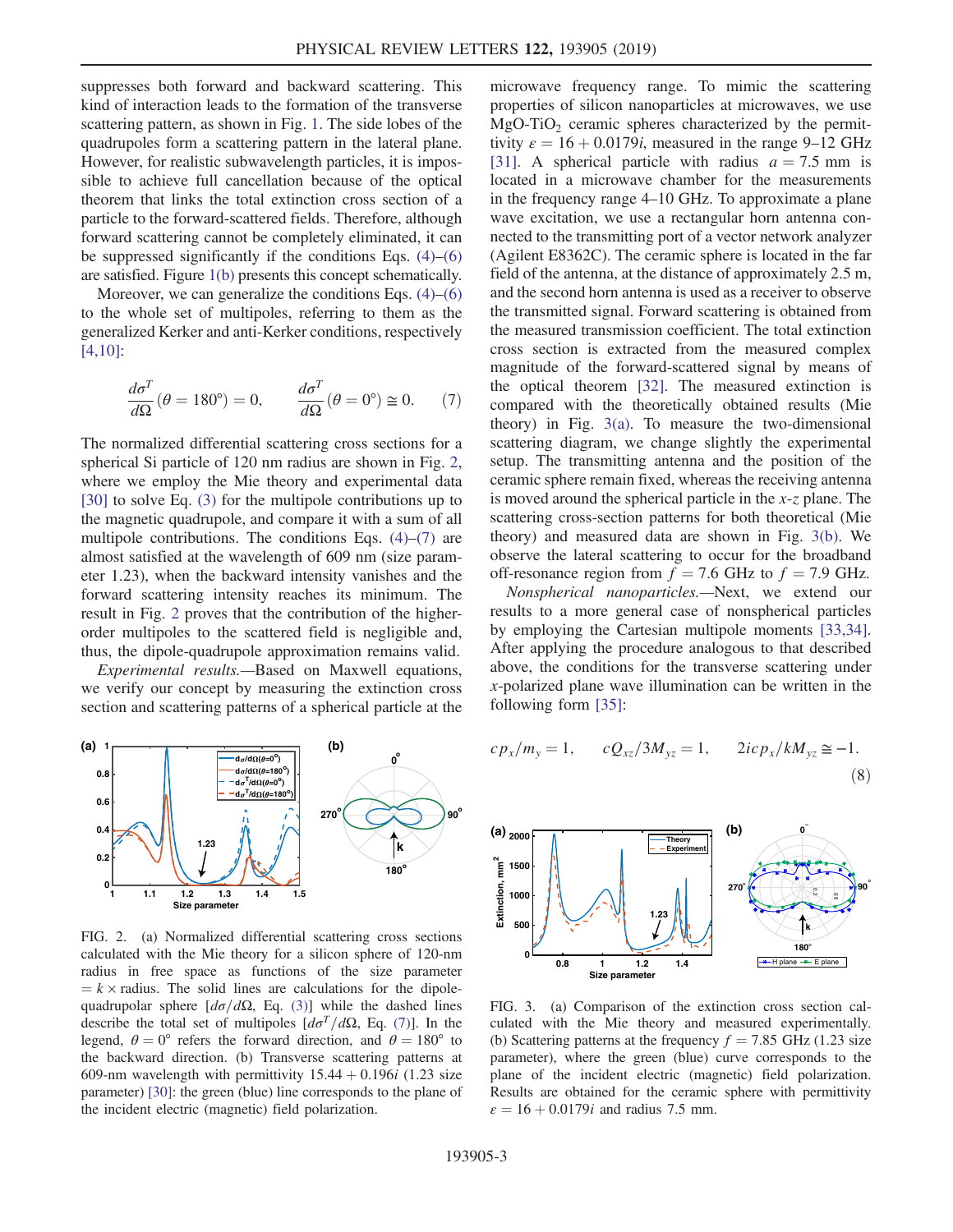We notice that [\[3\]](#page-4-1) a lateral-like scattering was revealed as an incidental finding in the study of scattering of Si nanoparticles. However, Ref. [\[3\]](#page-4-1) provided neither systematic study nor a detailed physical explanation. Figure  $4(a)$  shows the calculated absolute values of the ratios from Eq. [\(8\)](#page-2-3) and their phases being the phase differences between the involved multipoles. In the wavelength range 700–820 nm, the electric dipole has a sharp Fano profile [\[47\]](#page-5-15) while the magnetic dipole increases monotonically; therefore the dipoles have the form of two crossing lines. On the other hand, for the wavelength range  $\lambda \ge 780$  nm, the quadrupole ratio shows linear behavior with constant zero-phase difference. This behavior is actually associated with the longwavelength regime of the quadrupoles. At the particular wavelength  $\lambda = 788$  nm, which is a shared point for the dipole's ratio Fano profile and the quadrupole's longwavelength region (black arrows), one can see that the dipoles are in phase (solid red line) with the nearly equal amplitudes (solid blue line) indicating the Kerker effect. At the same time, the quadrupoles have comparable values,  $cQ_{xz}/3M_{yz} = 0.94$  (dashed blue curve), and are in phase (dashed red curve), which explains the generalized Kerker effect working on the assumption that higher multipoles are negligible. The phase difference between the coherent dipoles and quadrupoles (dotted red line) is about  $0.75\pi$ . The corresponding scattering patterns are shown in

<span id="page-3-0"></span>

FIG. 4. (a) Amplitudes and phases of the multipole ratios from Eq. [\(8\)](#page-2-3) for a cubic Si nanoparticle with the edge of 250 nm. The arrows show the wavelength corresponding to the transverse scattering  $\lambda = 788$  nm. (b),(c) Two- and three-dimensional scattering patterns at  $\lambda = 788$  nm. (e),(f) Calculated electric field inside the nanoparticle with the transverse scattering pattern  $\lambda = 788$  nm in the xy and xz planes, respectively. All calculations were conducted by COMSOL MULTIPHYSIC [\[23\]](#page-5-5) and the silicon permittivity from Ref. [\[30\].](#page-5-10)

Figs. [4\(b\)](#page-3-0) and [4\(c\)](#page-3-0). Hence, we observe almost complete scattering suppression in the forward and backward directions. However, the suppression of the forward scattering is not complete owing to the optical theorem. As a result, we now uncover the physical requirements for the transverse scattering along with the mathematical conditions Eq.  $(8)$ : the Fano interference of a dipole mode and off-resonant, long-wavelength quadrupoles. These mechanisms provide the necessary phases and amplitudes of the scattered fields in order to obtain the required optical signature. In Supplemental Material [\[35\],](#page-5-14) we develop this approach further and take into account the presence of a substrate.

In Figs. [4\(e\)](#page-3-0) and [4\(f\)](#page-3-0), we demonstrate the strong electric field concentration in both the y-z and  $x$ -z planes inside the nanoparticle at the wavelength of the transverse scattering. The observed near-field enhancement is accompanied by the strong scattering suppression resembling the case of the anapole mode [\[24\]](#page-5-6) where the dipole radiation is almost canceled by the field of the electric toroidal moment. This effect of the localization of light could be of a great interest for nonlinear nanophotonics.

Metasurfaces.—Finally, we study a novel type of metasurfaces composed of cubic nanoparticles which allow us to satisfy the condition Eq. [\(8\)](#page-2-3) for transverse scattering in the visible frequency range. Figure [5\(a\)](#page-3-1) shows schematically a square lattice of identical cubic nanoparticles illuminated with a normally incident wave. In the far-field region, the reflection is determined by the effective polarizabilities and multipole moments of a central nanoparticle [\[48\]](#page-5-16), taking into account the interaction with all other nanoparticles of the metasurface. However, this multipole description can be applied independently to the metasurface with varying lattice spacing [\[48\]](#page-5-16), which suggests that the obtained conditions Eq. [\(8\)](#page-2-3) hold.

<span id="page-3-1"></span>

FIG. 5. (a) Schematics of a metasurface being a lattice of cubic nanoparticles with strong transverse scattering. The substrate and the Gaussian beam are shown for better visibility; numerically we consider the metasurface in free space irradiated with a plane wave. (b) Amplitudes (blue) and phases (red) of the multipole ratios defined by Eq.  $(8)$  for Si cube with the edge of 250 nm and the lattice spacing 400 nm, and the corresponding reflection  $(R)$  and transmission  $(T)$  coefficients. Note that the reflection and transmission coefficients are plotted in accordance with the left y axis.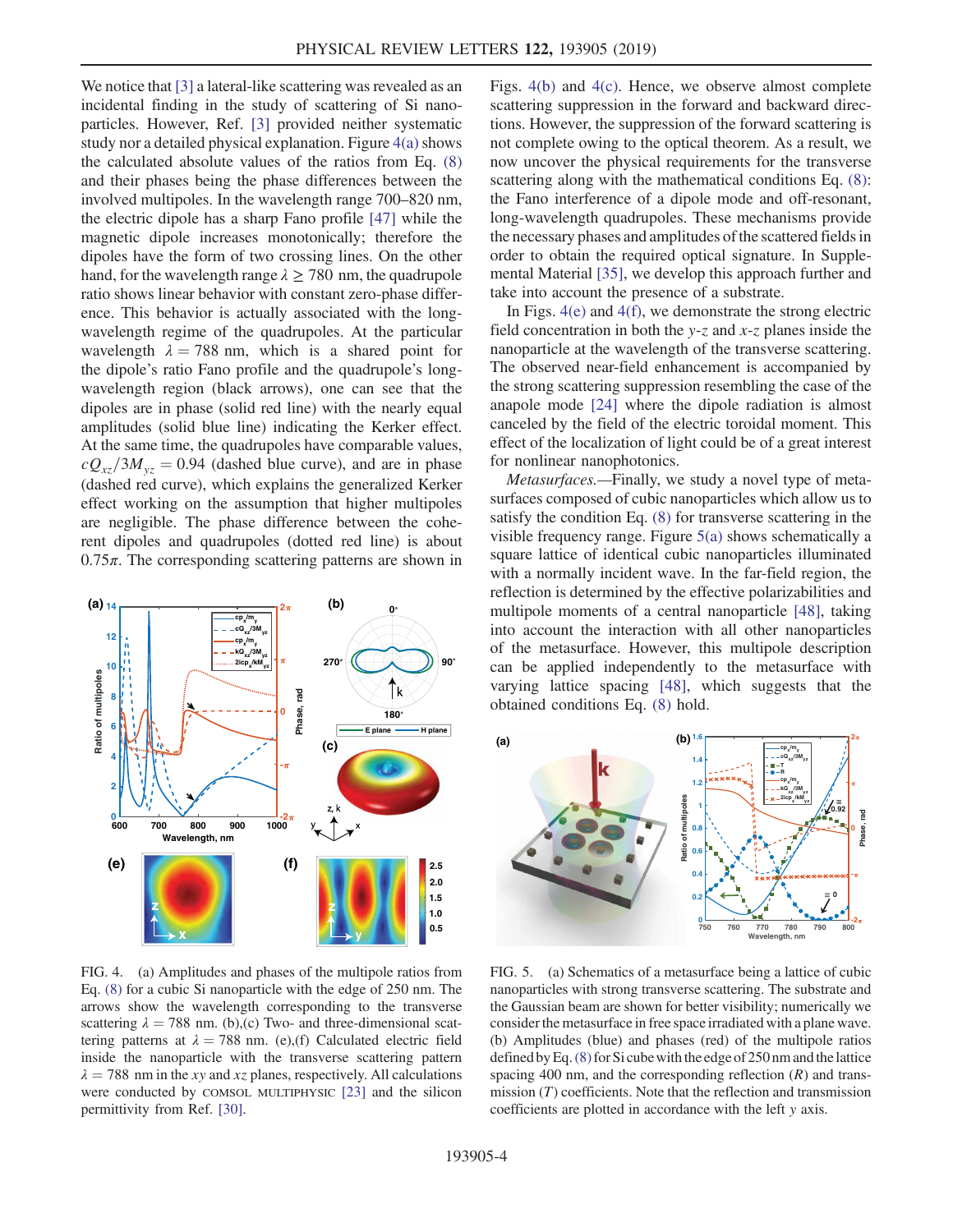We perform full-wave numerical simulations of metasurfaces with the lattice spacing 400 nm. Figure [5\(b\)](#page-3-1) shows the ratios of multipoles Eq. [\(8\)](#page-2-3) in the case of a metasurface, similar to those shown in Fig. [4](#page-3-0) for an isolated particle. The polarizabilities are affected by coupling, but the multipole moments within the array still satisfy the transverse scattering conditions Eq. [\(8\).](#page-2-3) In the wavelength range of 787–793 nm, the coherent dipoles are nearly in phase (solid red curve), and the quadrupoles are also in phase (dashed red curve), but they are out of phase with each other (red curve marked with "x". With the close-to-unity amplitude ratios (solid and dashed blue curves), the metasurface demonstrates a nearly perfect simultaneous suppression of forward and backward scattering, similar to an isolated nanoparticle (see Fig. [4\)](#page-3-0). Therefore, in this wavelength range, the metasurface reflection vanishes (blue dashed curve labeled with circles), despite the fact that light interacts with the structure providing strong near fields [see Figs. [4\(e\)](#page-3-0) and [4\(f\)\]](#page-3-0), and the transmission (green dashed curve labeled with cubes) is near unity and 100% transmission can be obtained for the lossless case. In difference to Huygens' surfaces [\[13\]](#page-4-5), nanoparticles in the metasurfaces introduced here do not scatter in both forward and backward directions. Consequently, an incident wave becomes completely unperturbed. For more information about the impact of the lattice spacing and the presence of the substrate on the invisibility effect, see Ref. [\[49\]](#page-5-17) and the Supplemental Material [\[35\].](#page-5-14)

Conclusions.—We have demonstrated a novel effect of the transverse scattering of light by Mie-resonant subwavelength particles with simultaneous suppression of both forward and backward scattering. This generalized Kerker effect occurs when in-phase electric and magnetic dipoles become out of phase with the corresponding quadrupoles. We have obtained the general conditions for the simultaneous suppression of scattering in both forward and backward directions, and have generalized these conditions to nonspherial particles. We have revealed the crucial role played by the electric-dipole Fano resonance together with the off-resonant quadrupoles for achieving transverse scattering, and we have verified our concept in a proof-ofprinciples microwave experiment, with good agreement with analytical and numerical results. Finally, we have studied the metasurfaces composed of the nanoparticles with the transverse scattering patterns and have demonstrated their periodicity-dependent zero reflection. In sharp contrast to Huygens metasurfaces, these novel metasurfaces scatter neither forward nor backward, being almost invisible. The predicted effects can be utilized for efficient beam control, strong field enhancement required for nonlinear interaction, and highly efficient sensing.

The authors acknowledge financial support from the Russian Foundation for Basic Research (Grants No. 18- 02-00414 and No. 18-52-00005), the Ministry of Education and Science of the Russian Federation (Grant No. 3.4982.2017/6.7), Israeli Innovation Authority-Kamin Program, Grant No. 62045 (Year 2), and the Strategic Fund of the Australian National University. Experimental characterization of the high-index structures as well as investigation of anapole states were financially supported by Russian Science Foundation (Grants No. 17-79-20379 and No. 17-72-10230, respectively). A. B. E. also acknowledges support from the Deutsche Forschungsgemeinschaft (DFG) within the Cluster of Excellence PhoenixD (EXC 2122, Project ID 390833453). Y. K. thanks Wei Liu for useful discussions and suggestions.

- <span id="page-4-0"></span>[1] S. Kruk and Y. Kivshar, Functional meta-optics and nanophotonics governed by Mie resonances, [ACS Photonics](https://doi.org/10.1021/acsphotonics.7b01038) 4, [2638 \(2017\)](https://doi.org/10.1021/acsphotonics.7b01038).
- [2] Y. Kivshar, All-dielectric meta-optics and non-linear nanophotonics, [Natl. Sci. Rev.](https://doi.org/10.1093/nsr/nwy017) 5, 144 (2018).
- <span id="page-4-1"></span>[3] P. D. Terekhov, K. V. Baryshnikova, Y. A. Artemyev, A. Karabchevsky, A. S. Shalin, and A. B. Evlyukhin, Multipolar response of nonspherical silicon nanoparticles in the visible and near-infrared spectral ranges, [Phys. Rev. B](https://doi.org/10.1103/PhysRevB.96.035443) 96, [035443 \(2017\).](https://doi.org/10.1103/PhysRevB.96.035443)
- <span id="page-4-3"></span>[4] W. Liu and Y. S. Kivshar, Generalized Kerker effects in nanophotonics and meta-optics, [Opt. Express](https://doi.org/10.1364/OE.26.013085) 26, 13085 [\(2018\).](https://doi.org/10.1364/OE.26.013085)
- <span id="page-4-2"></span>[5] M. Kerker, D.-S. Wang, and C. L. Giles, Electromagnetic scattering by magnetic spheres, [J. Opt. Soc. Am.](https://doi.org/10.1364/JOSA.73.000765) 73, 765 [\(1983\).](https://doi.org/10.1364/JOSA.73.000765)
- <span id="page-4-6"></span>[6] M. Nieto-Vesperinas, R. Gomez-Medina, and J. J. Saenz, Angle-suppressed scattering and optical forces on submicrometer dielectric particles,[J. Opt. Soc. Am. A](https://doi.org/10.1364/JOSAA.28.000054) 28, 54 (2011).
- [7] A. E. Krasnok, A. E. Miroshnichenko, P. A. Belov, and Y. S. Kivshar, Huygens optical elements and Yagi-Uda nanoantennas based on dielectric nanoparticles, [JETP Lett.](https://doi.org/10.1134/S0021364011200070) 94, [593 \(2011\)](https://doi.org/10.1134/S0021364011200070).
- [8] P. D. Terekhov, K. V. Baryshnikova, A. S. Shalin, A. Karabchevsky, and A. B. Evlyukhin, Resonant forward scattering of light by high-refractive-index dielectric nanoparticles with toroidal dipole contribution, [Opt. Lett.](https://doi.org/10.1364/OL.42.000835) 42, 835 [\(2017\).](https://doi.org/10.1364/OL.42.000835)
- [9] M. Dubois, L. Leroi, Z. Raolison, R. Abdeddaim, T. Antonakakis, J. de Rosny, A. Vignaud, P. Sabouroux, E. Georget, B. Larrat, G. Tayeb, N. Bonod, A. Amadon, F. Mauconduit, C. Poupon, D. Le Bihan, and S. Enoch, Kerker Effect in Ultrahigh-Field Magnetic Resonance Imaging, Phys. Rev. X 8[, 031083 \(2018\).](https://doi.org/10.1103/PhysRevX.8.031083)
- [10] W. Liu, J. Zhang, B. Lei, H. Ma, W. Xie, and H. Hu, Ultra-directional forward scattering by individual core-shell nanoparticles, Opt. Express 22[, 16178 \(2014\)](https://doi.org/10.1364/OE.22.016178).
- <span id="page-4-7"></span>[11] A. Pors, S. K. H. Andersen, and S. I. Bozhevolnyi, Unidirectional scattering by nanoparticles near substrates: Generalized Kerker conditions, Opt. Express 23[, 28808 \(2015\).](https://doi.org/10.1364/OE.23.028808)
- <span id="page-4-4"></span>[12] M. F. Picardi, A. V. Zayats, and F. J. Rodríguez-Fortuño, Janus and Huygens Dipoles: Near-Field Directionality Beyond Spin-Momentum Locking, [Phys. Rev. Lett.](https://doi.org/10.1103/PhysRevLett.120.117402) 120, [117402 \(2018\).](https://doi.org/10.1103/PhysRevLett.120.117402)
- <span id="page-4-5"></span>[13] M. Decker, I. Staude, M. Falkner, J. Dominguez, D. N. Neshev, I. Brener, T. Pertsch, and Y. S. Kivshar,